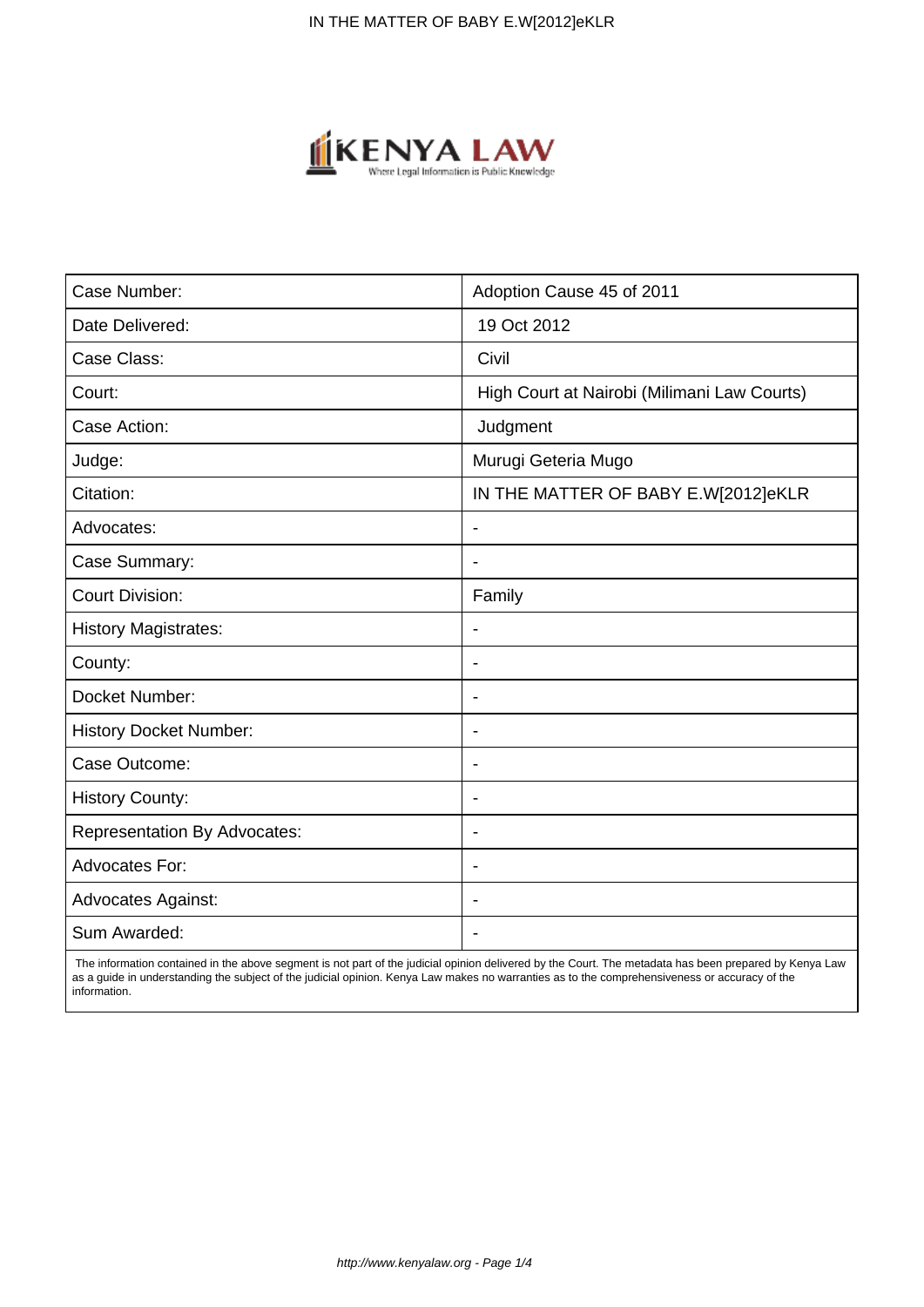# **REPUBLIC OF KENYA**

## **High Court at Nairobi (Nairobi Law Courts)**

## **Adoption Cause 45 of 2011**

## **IN THE MATTER OF THE CHILDREN'S ACT**

# **(ACT NO. 8 OF 2001)**

### **AND**

## **IN THE MATTER OF BABY E.W**

### **JUDGEMENT**

1. Before me is an application for an adoption order, dated  $25<sup>th</sup>$  January 2012, stated to have been brought under **Sections 154, 158, and 160 of the Children's Act, (Act No. 8 of 2001) and Sections 24 of the Interpretation and General Provisions Act (Chapter 2 of the Laws of Kenya).**

2. The applicant herein, **R.W.M,** a single lady of **P.O. Box [particulars withheld] Nairobi** has moved the court, praying that she be authorized to adopt and rename a baby girl, presently identified and known as **Baby E** who, for the purposes of this ruling shall, where necessary, be referred to either "**Baby E"**"**the minor"** or **"the child".** The applicant proposes that she be known as **E.W** upon adoption.

3**.** The applicant is a Kenyan citizen aged 47 years. She was once married under customary law but was deserted by her husband in 1989 and has been single since. She says she is not interested in marriage and does not contemplate ever marrying again. Her decision to adopt a child while single is motivated by her passion to help a needy child. The applicant is self employed and has filed the requisite statement and affidavit in support of the application, bearing all the supporting documents as necessary, including copies of bank statements and a share certificate indicating ownership of some land, referred to in the pre-placement report filed in support of the application. To further safeguard the interests of the Child, the applicant has appointed one **M.W.G** the legal guardian, in the unlikely event that the applicant becomes permanently incapacitated or dies before the child attains the age of majority.

4. On 16th March 2012 on the applicant's application, **E. W.N** of P.O. Box [particulars withheld] (Uhuru Gardens) Nairobi was appointed the Guardian ad Litem for the purposes of this adoption. She has filed a comprehensive report, dated 21<sup>st</sup> May 2012, primarily stating that the child, Baby E, has bonded well with adoptive parent, is happily settled in the applicant's care and is well taken care of. She also vouches for the adoptive parent's moral aptitude and social capability to bring up the child in an upright manner and to provide for her overall social and material well being.

5. The Director of Children's Services on the other hand, has reported (in the report dated 19th June 2012 and filed on  $3<sup>rd</sup>$  July 2012) that the applicant is able to provide for the child in a manner that will guarantee not only her day to day needs and education but also guarantee her an inheritance, being aware of the child's right to the same. Investigations conducted have revealed also that the proposed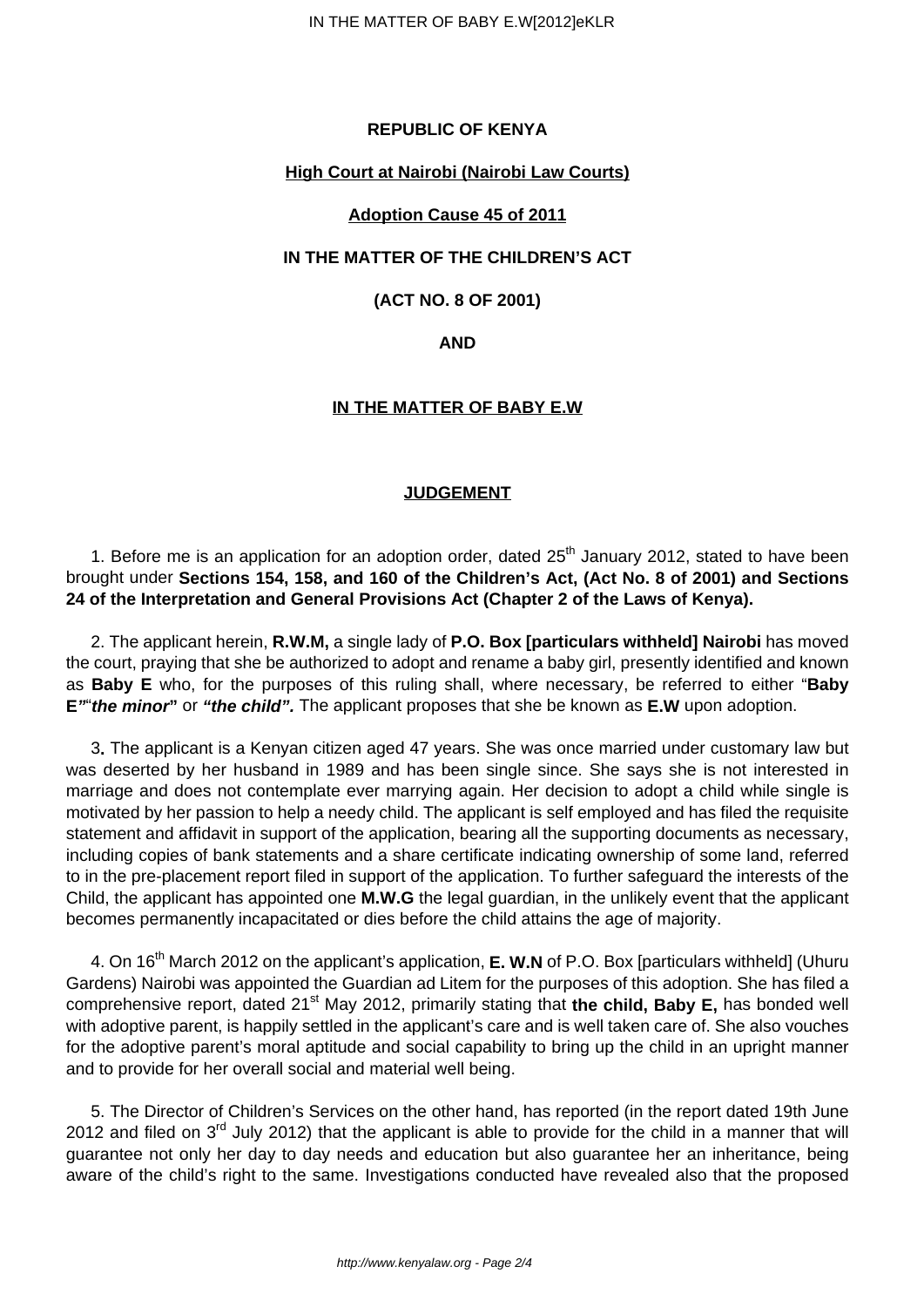adoption has received full support from the applicant's family members.

6. Both the guardian ad litem and the Director of Children's Services highly recommend, therefore, that the applicant be granted the authority to adopt **the child, Baby E,** being of the view that the adoption is in the best interests of the child. At the hearing of the application, it was proved, through the documentation filed in support, that **"Baby E"** was born on 12th May, 2009 at Kenyatta National Hospital to one L.A.O who absconded and abandoned her at the Hospital's GFA ward on  $8<sup>th</sup>$  July 2009. The matter was reported to Kenyatta Police Post vide OB No. 20/9/7/2009.

7.On 16<sup>th</sup> October, 2009 the baby was taken to Happy Life Children's Home where she was later committed by the Senior Principal Magistrate Court at Nairobi under a commital order dated  $17<sup>th</sup>$  May, 2010. On  $2^{nd}$  December, 2010 the child was placed under the foster care of the applicant under a care agreement entered between herself and Happy Life Children's Home and she has been under the continuous care and custody of the applicant since.

8. The requisite studies and investigations have been carried out in regard to applicant's suitability to adopt the child and requisite reports duly filed. The report by the Children's Officer, ordered by this court on 16<sup>th</sup> March 2012 was filed on 3rd July 2012. It recommends the adoption and renaming of **Baby E** by the applicant, who, according to the Director of Children's Services has proved that she is financially able, socially and morally fit to permanently fulfil parental responsibilities over the child.

9. In considering this application, I have perused the reports filed by the Guardian ad Litem and the Director of Children Services, and thoroughly examined all the documentation filed in support thereof, including the Pre-placement Report of the Kenya to Kenya Peace Initiative Adoption Society dated 15<sup>th</sup> February, 2012. The applicant's suitability, having been carefully assessed and positive recommendations filed by credible persons, I am satisfied that she does possess the requisite legal capacity to adopt the child, notwithstanding her status of a single lady (and therefore a sole applicant).

10. Her parenting skills cannot be faulted and I am satisfied that she understands the entire adoption process, and its future implications for herself and the child, in particular, the need to provide the best for the adopted child all her life. I find her to be stable, medically fit and financially able to adopt **Baby E.** She undertaken and bound herself to bring her up as own child, in a healthy, happy and secure environment and she has the means to do so.

11. Considering the above, I have no hesitation in allowing the application, being satisfied that the proposed adoption is in the best interests of **Baby E.** Accordingly, the Originating Summons dated 25<sup>th</sup> January 2012 is hereby allowed and orders granted in terms of prayers 3, 4,5 and 6 thereof.

# **DATED, SIGNED and DELIVERED at NAIROBI this 19th DAY OF October, 2012.**

# **M.G. MUGO**

# **JUDGE**

**In the presence of :**